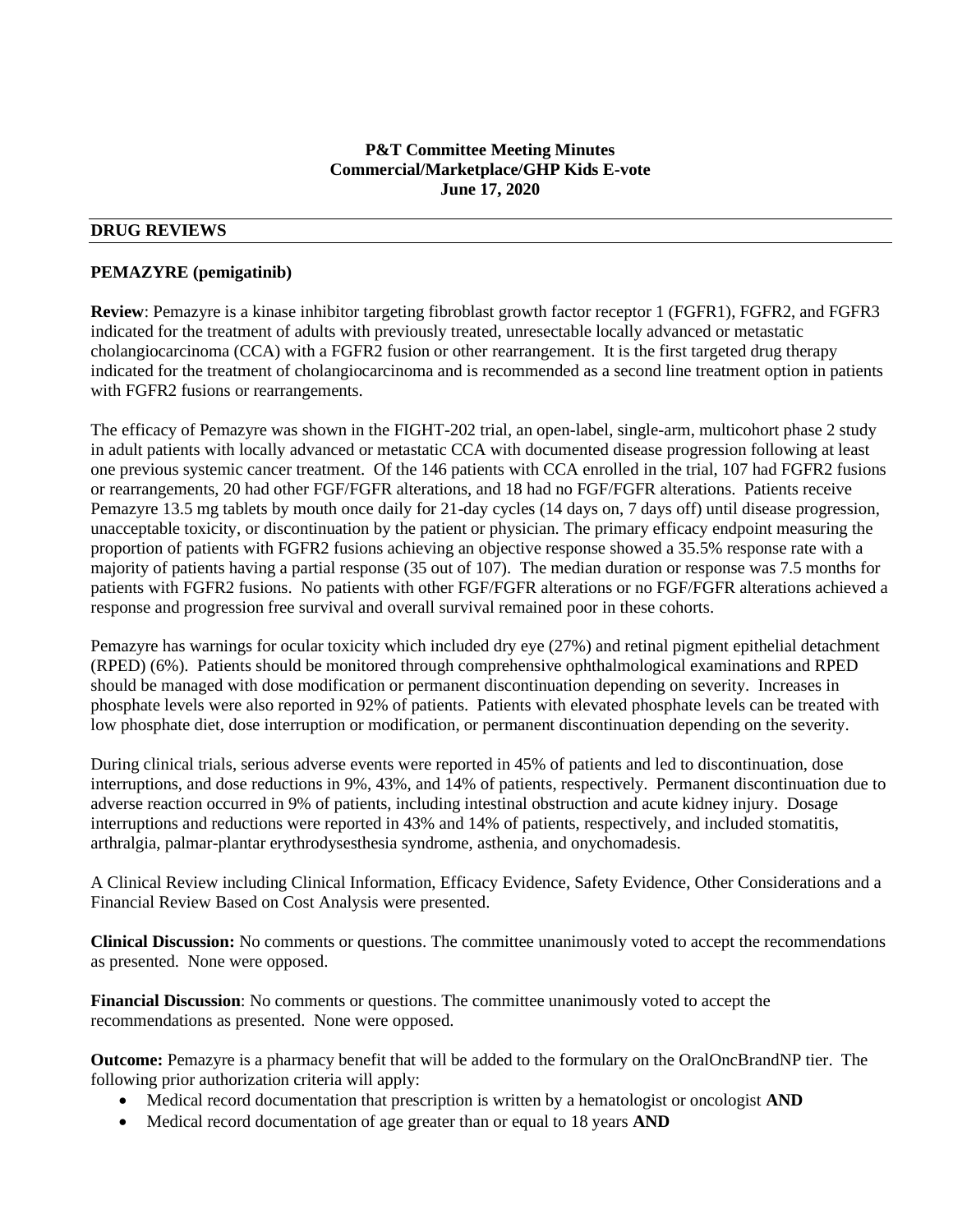- Medical record documentation of locally advanced or metastatic cholangiocarcinoma **AND**
- Medical record documentation of a fibroblast growth factor receptor 2 (FGFR2) fusion or other rearrangement as verified by an FDA-approved test\* **AND**
- Medical record documentation of one prior line of therapy

**\*NOTE:** The FDA approved test is FoundationOne CDx.

**AUTHORIZATION DURATION:** Initial approval will be for **12 months**. Subsequent approvals will be for an additional 12 months and will require medical record documentation of continued disease improvement or lack of disease progression.

# **QUANTITY LIMIT:** 14 tablets per 21 days

Additional evidence of the criteria used to make this decision can be found in the drug review presented to the committee.

# **XCOPRI (cenobamate)**

**Review:** Xcopri is a novel tetrazole alkyl carbamate derivative indicated for the treatment of partial-onset seizures in adult patients. The exact mechanism by which Xcopri exerts its anticonvulsant effects is unknown but it is thought to reduce neuronal excitability through its effect on sodium channels and modulation of  $GABA_A$  ion channels.

The efficacy of Xcopri was evaluated in two double-blind placebo-controlled parallel group studies in adult patients with uncontrolled focal epilepsy despite current anti-epileptic regimens. Patients were required to be taking one to three antiepileptic drugs (with certain exclusions) and have recorded seizure activity during the 8 week baseline assessment period according to protocol.

In Study 013, 222 patients were randomized 1:1 to receive placebo (n=109) or Xcopri (n=113) titrated to a targeted dose of 200 mg once daily during a 6-week titration phase then maximum tolerated dose during a 6-week maintenance phase. The primary efficacy endpoint evaluating percentage change from baseline in 28-day focal seizure frequency showed a 55.6% decrease (7.8 to 3.8 seizures) in the Xcopri treatment group compared to 21.5% decrease (5.5 to 5.0) in the placebo group. There were also a greater proportion of patients treated with Xcopri who achieved a secondary endpoint measuring proportion of patients with  $a \geq 50\%$  reduction in seizure frequency. Reductions in seizure frequency were consistent across all seizure types.

In Study 017, 437 patients were randomized 1:1:1:1 to receive Xcopri 100 mg/day (n=108), 200 mg/day (n=110), 400 mg/day (n=111) or placebo (n=108). Patients were titrated up to the target (dose or maximally tolerated dose) over a 6 week titration period followed by a 12 week maintenance period. The primary efficacy endpoint evaluating percentage change from baseline in seizure frequency averaged over 28 days in the 18-week treatment period showed reduction of 35.5% in Xcopri 100 mg group and 55% in Xcopri 200 mg group and 400 mg group compared to 24% in the placebo group. During the 12-week maintenance phase,  $a \ge 50\%$  reduction from baseline in seizure frequency was shown in 40% in the Xcopri 100 mg group, 56% in the Xcopri 200 mg group, and 64% in the Xcopri 400 mg group compared to 25% of patients in the placebo group. Secondary endpoint results were consistent with the primary endpoint results, with increasing percentages of responders corresponding with increased dose.

Xcopri has warning for Drug Reaction with Eosinophilia and Systemic Symptoms (DRESS) which occurred during trials of Xcopri and appears to correlate with rapid titration. It also contains warning for shortening of the QT interval and should be avoided in patients with Familial Short QT. During study 1 and 2, adverse events occurred in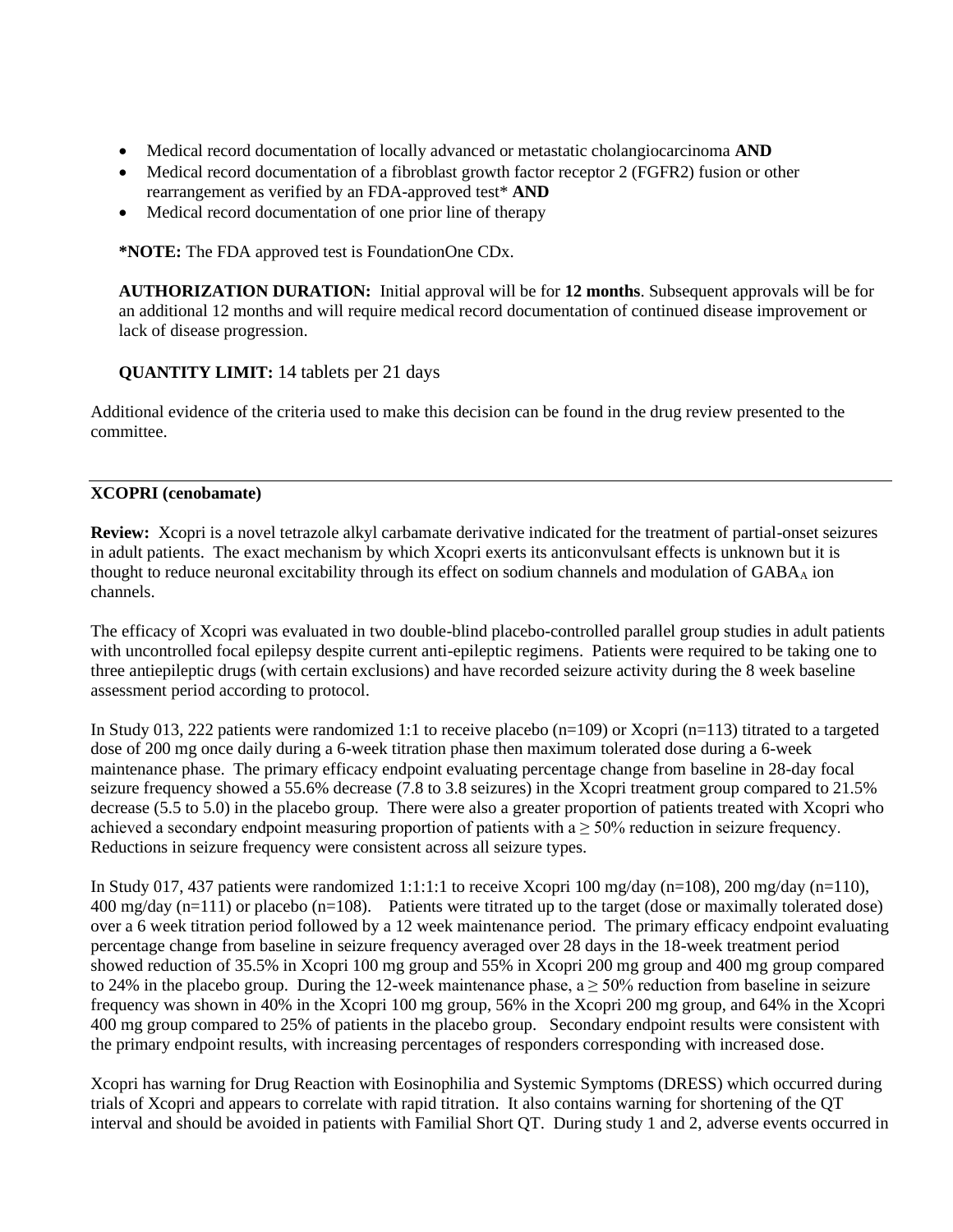77% of patients treated with Xcopri and 68% treated with placebo. The most common adverse events that occurred in Xcopri treated patients with an incidence of at least 10% greater than placebo were somnolence, dizziness, fatigue, diplopia, and headache.

A Clinical Review including Clinical Information, Efficacy Evidence, Safety Evidence, Other Considerations and a Financial Review Based on Cost Analysis were presented.

**Clinical Discussion:** No comments or questions. The committee unanimously voted to accept the recommendations as presented. None were opposed.

**Financial Discussion**: No comments or questions. The committee unanimously voted to accept the recommendations as presented. None were opposed.

**Outcome:** Xcopri is a pharmacy benefit that will be added to the formulary on the brand non-preferred tier. The following prior authorization criteria will apply:

- Medical record documentation that Xcopri is being prescribed by or in consultation with a neurologist **AND**
- Medical record documentation of age greater than or equal to 18 years **AND**
- Medical record documentation of diagnosis of partial onset seizures
- Medical record documentation of therapeutic failure on, intolerance to, or contraindication to three (3) formulary alternatives

**QUANTITY LIMIT:** Pharmacist note to CSR: *Authorization should be entered by HICL and only checking the Formulary PA required box (no QLs need to be entered within the authorization).*

**50 mg, 100 mg, 150 mg , 200 mg :** 1 tablet per day **Maintenance Pack:** 2 tablets per day **Titration Pack:** 28 tablets per 180 days

Additional evidence of the criteria used to make this decision can be found in the drug review presented to the committee.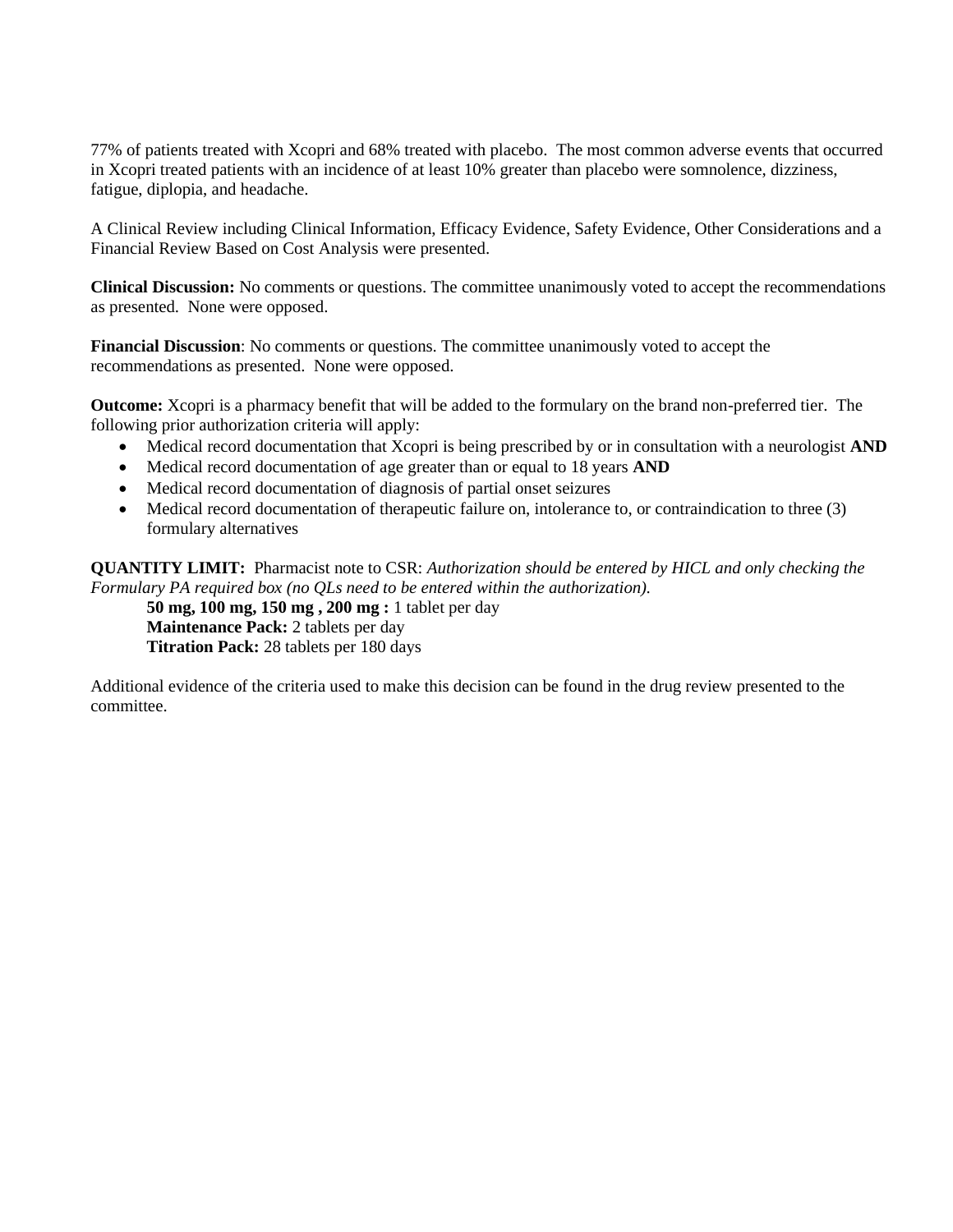#### **FAST FACTS**

### **DIFICID (fidamoxacin)**

**Updated Indication:** Dificid is a macrolide antibacterial indicated in adult and pediatric patients 6 months of age and older for the treatment of *C. difficile*-associated diarrhea.

Previously Dificid was only indicated in adult patients.

**Updated Dosing for New Indication:** There is no change to the recommended dosage for adult patients (200 mg twice daily for 10 days).

Dosage for Pediatric Patients (6 months to less than 18 years of age):

For patients weighing at least 12.5 kg and able to swallow tablets, the recommended dosage is 200 mg twice daily for 10 days. For patients unable to swallow tablets, pediatric patients may be dosed with Dificid oral suspension according to body weight (Table 1).

|  |  |  |  | Table 1. Recommended dosage of Dificid oral suspension in pediatric patients, based on weight <sup>1</sup> |  |
|--|--|--|--|------------------------------------------------------------------------------------------------------------|--|
|  |  |  |  |                                                                                                            |  |

| <b>Body Weight</b>                  | Dose Administered Twice Daily | Volume of 40 mg/mL Suspension to be<br><b>Administered Orally Twice Daily</b> |
|-------------------------------------|-------------------------------|-------------------------------------------------------------------------------|
| 4 kg to less than 7 kg              | $80 \text{ mg}$               | 2mL                                                                           |
| 7 kg to less than 9 kg              | $120 \text{ mg}$              | 3 mL                                                                          |
| 9 kg to less than $12.5 \text{ kg}$ | $160 \text{ mg}$              | $4 \text{ mL}$                                                                |
| 12.5 kg and above                   | $200 \text{ mg}$              | 5 mL                                                                          |

Currently, Dificid is available as 200 mg tablets. Although currently unavailable, a new formulation of granules for oral suspension will be manufactured for pediatric patients with the new indication. Dificid will be available in 150 mL bottle of granules for oral suspension with a concentration of 40 mg / mL (200 mg per 5 mL) after reconstitution. The unused remainder of the reconstituted suspension should be discarded after 12 days.

**Current formulary status:** Brand non-preferred tier requiring a prior authorization (Dificid Tablets)

**Recommendation:** For Dificid tablets, no changes are recommended to the formulary placement, the current quantity limits, and the current prior authorization duration. It is recommended to make the following changes to the prior authorization criteria based on the new age approval:

• Medical record documentation of a diagnosis of Clostridium difficile associated diarrhea in members greater than or equal to 18 years of age 6 months of age **AND**

• Medical record documentation of therapeutic failure on, intolerance to, or contraindication to vancomycin capsules. Must try at least two courses of treatment, one course must be a taper or pulsed regimen

**OR**

• Initiation of therapy with Dificid in the hospital

# **AUTHORIZATION DURATION:** 10 days, RX count 1

When Dificid granules for oral suspension become available it should be added to the Brand Non-Preferred tier of the Commercial, Marketplace, and CHIP formularies and will be reviewed with Commercial Policy 239.0. The following quantity limits and authorization duration should be added to Commercial Policy 239.0 for Dificid oral suspension:

**QUANTITY LIMIT:** Dificid Oral Suspension: 150 mL per fill